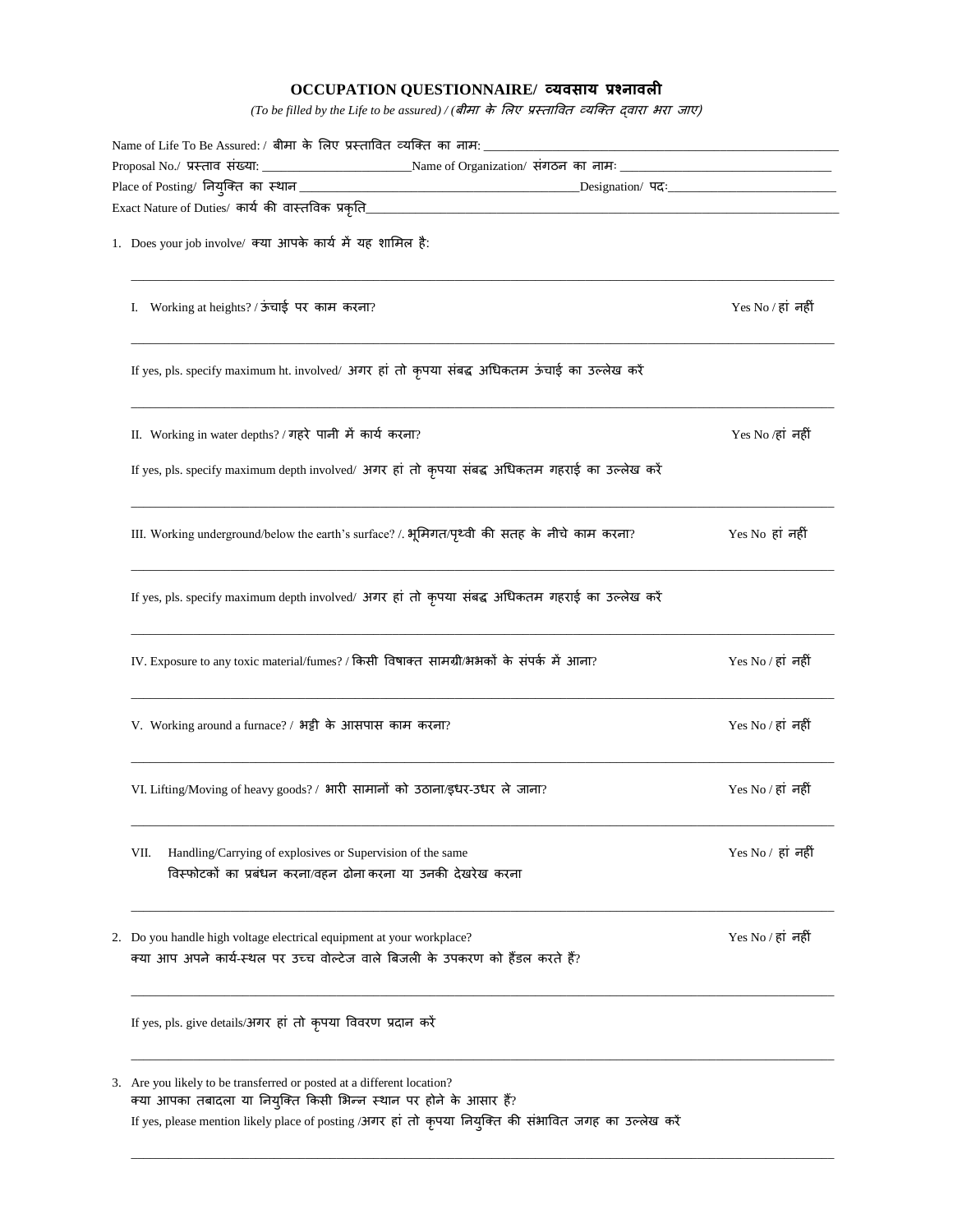| 4. Have you ever been involved in any kind of accident at your workplace?<br>क्या आपके साथ आपके कार्यस्थल पर कभी किसी भी प्रकार की दुर्घटना हुई है?                                                                                 | Yes No/ हां /नहीं |
|-------------------------------------------------------------------------------------------------------------------------------------------------------------------------------------------------------------------------------------|-------------------|
| If yes, pls. give details/ अगर हां तो कृपया विवरण प्रदान करें                                                                                                                                                                       |                   |
| 5. Have you been denied any assignment on grounds of medical health?<br>क्या चिकित्सा स्वास्थ्य के आधार पर आपको कोई काम देने से मना किया गया है?                                                                                    | Yes No/ हां /नहीं |
| If yes, pls. give details/ अगर हां तो कृपया विवरण प्रदान करें                                                                                                                                                                       |                   |
| 6. Are you suffering from any health problem as a result of the nature of your work?<br>क्या आप अपने काम की प्रकृति के फलस्वरूप स्वास्थ्य संबंधी किसी समस्या से ग्रस्त हैं?                                                         | Yes No/ हां /नहीं |
| If yes, pls. give details/ अगर हां तो कृपया विवरण प्रदान करें                                                                                                                                                                       |                   |
| 7. Have you ever/or are you like to take leave as result of any work - related health problem?<br>क्या आपने कभी काम से जुड़ी किसी स्वास्थ्यगत समस्या के फलस्वरूप छुट्टी ली है या लेना चाहते हैं?                                    | Yes No/ हां /नहीं |
| If yes, pls. give details/ अगर हां तो कृपया विवरण प्रदान करें                                                                                                                                                                       |                   |
| 8. Do you undergo annual health check-up as part of you organization's requirement?<br>क्या आप अपने संगठन की आवश्यकता के अनुरूप वार्षिक स्वास्थ्य जांच करवाते हैं?<br>If yes, pls. give details/ अगर हां तो कृपया विवरण प्रदान करें | Yes No/ हां /नहीं |
|                                                                                                                                                                                                                                     |                   |

## **Declaration by the Life to be assured:**

I declare that the answers I have given are, to the best of my knowledge, true and that I have not withheld any material information that may influence the assessment or acceptance of this application. I agree that this form will constitute part of my application for life assurance with Canara HSBC Oriental Bank Of Commerce Life Insurance Company Ltd and that failure to disclose any material fact known to me may invalidate the contract/

## **बीमा के ललए प्रस्ताववत व्यक्तत द्वारा घोषणा:**

मैं यह घोषणा करता/करती हूं कि मेरे द्वारा दिए गए उत्तर मेरी अधिकतम जानकारी के अनुसार सत्य हैं और मैंने ऐसी कोई भी महत्वपूर्ण जानकारी नहीं छुपाई है जो इस आवेदन के मूल्यांकन या उसकी स्वीकृति को प्रभावित कर सकती है। मैं सहमत हूं कि यह प्रपत्र केनरा एचएसबीसी ओरिएंटल बैंक ऑफ़ कॉमर्स लाइफ़ इंश्योरेंस कंपनी लिमिटेड के साथ जीवन बीमा के लिए मेरे आवेदन का भाग होगा और मुझे जात किसी भी महत्वपूर्ण तथ्य को प्रकट करने में विफल रहने पर यह अनुबंध अमान्य हो सकता है।